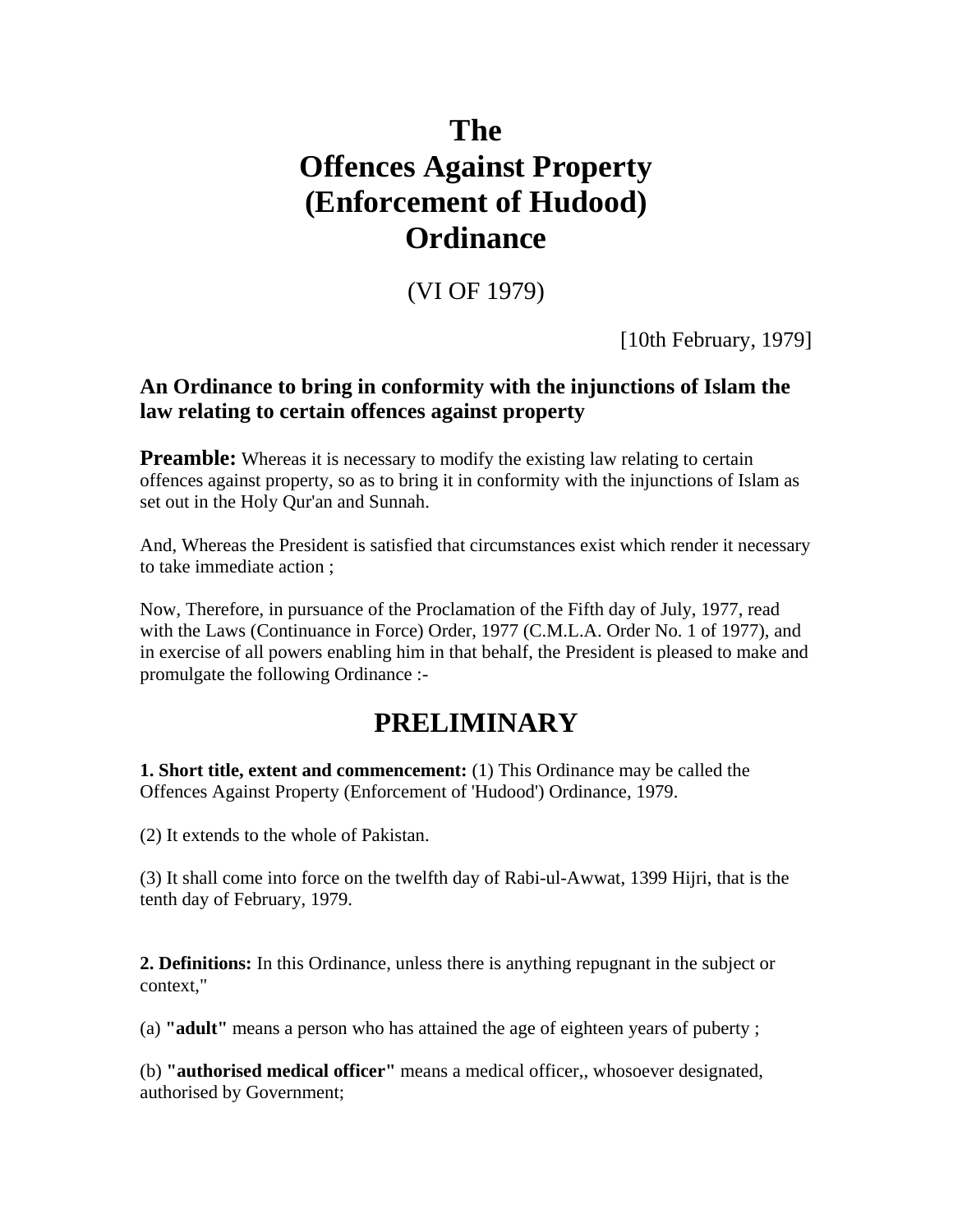(c) **"hadd"** means punishment ordained by the Holy Qur'an or Sunnah;

(d) **"hirz"** means an arrangement made for the custody of property:

**Explanation 1:** Property placed in a house, whether its door is closed or not or in an almirah or a box or other container or in the custody of a person, whether he is paid for such custody or not is said to be in "hirz".

**Explanation 2:** If a single family is living in a house, the entire house will constitute a Single 'hirz' but if two or more families are living in one house Severally, the portion in the occupation of each family will constitute a separate 'hirz'.

(e) **"imprisonment for life"** means imprisonment till death;

(f) **"nisab"** means the 'nisab' as laid down in Section 6;

(g) **"tazir"** means any punishment other than 'hadd' and all other terms and expressions not defined in this Ordinance shall have the same meaning as in the Pakistan Penal Code (Act XLV of 1860), or the Code of Criminal Procedure, 1898 (Act V of 1898):

**3. Ordinance to override other laws:** The provisions of this Ordinance shall have effect notwithstanding anything contained in any other law for the time being in force.

**4. Two kinds of theft:** Theft may be either theft liable to 'hadd' or theft liable to 'tazir'.

**5. Theft liable to Hadd:** Whoever, being an adult, surreptitiously commits, from any 'hirz', theft of property of the value of the 'nisab' or more not being stolen property, knowing that it is or is likely to be of the value of the 'nisab' or more is, subject to the provisions of this Ordinance, said to commit theft liable to 'hadd'.

**Explanation 1:** In this section "stolen property" dos not include property which has been criminally misappropriated or in respect of which criminal breach of trust has been committed.

**Explanation 2:** In this section, "surreptitiously" means that the person committing the theft commits such theft believing that the victim of theft does not know of his action. For surreptitious removal of property it is necessary that, if it is day-time, which includes one hour before sunrise and two hours after sunset, surreption should continue till the completion of the offence and, if it is night, surreption need not continue after commencement of the offence.

**6. Nisab:** The 'nisab' for theft liable to 'hadd' is four decimal four five seven (4.457) grams of gold, or other property of equivalent value, at the time of theft.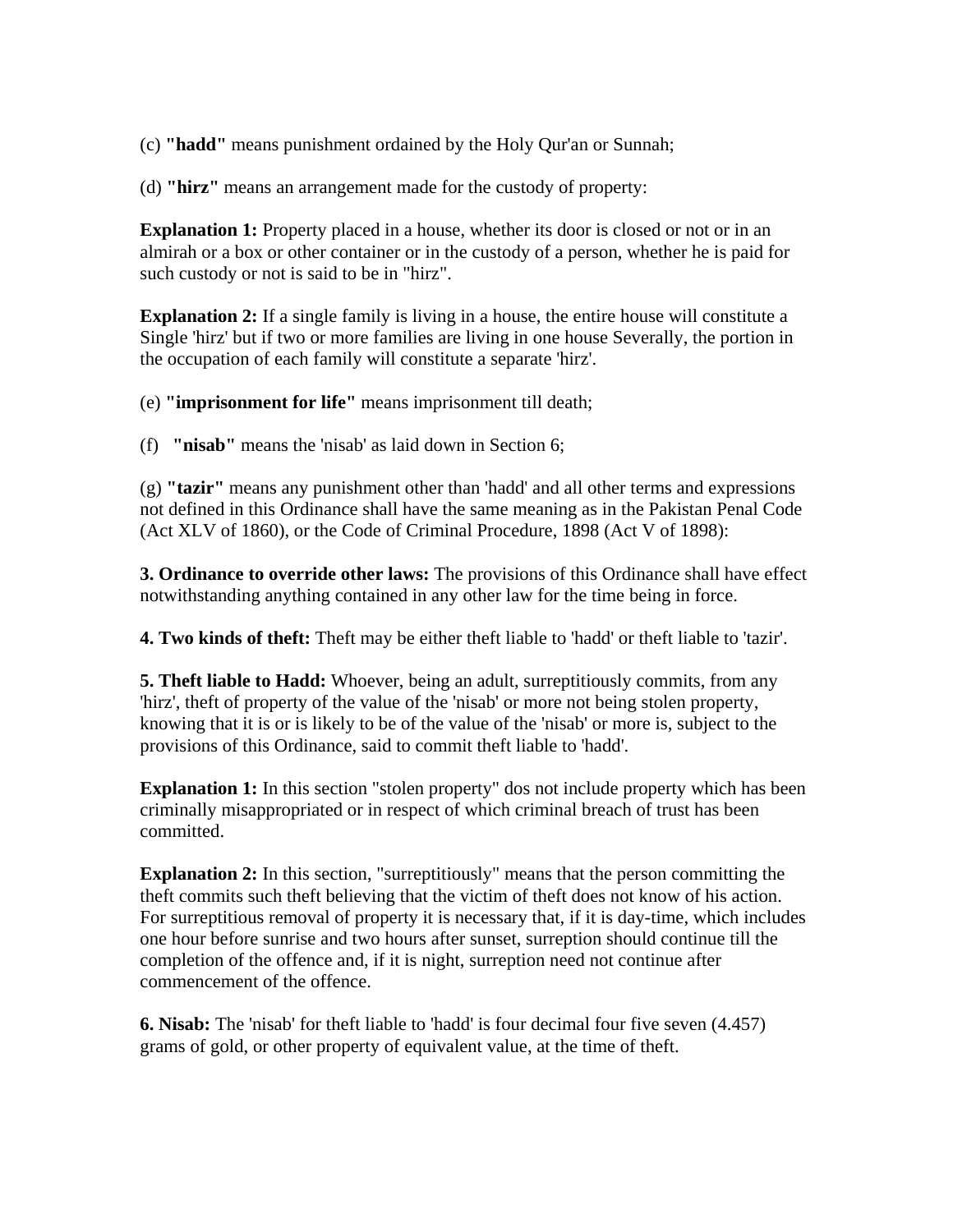**Explanation :** If theft is committed from the same 'hirz' in more than one transaction, or from more than one 'hirz' and the value of the stolen property in each case is less than the 'nisab', it is not theft liable to 'hadd' even if the value of the property involved in all the cases adds up to or exceeds, the 'nisab'.

#### **Illustrations**

(a) A enters a house occupied by a single family and removes from various rooms property the value of which adds up to, or exceeds the 'nisab'. Such theft is liable to 'hadd' even though the value of the property removed from any of the rooms does not amount to the 'nisab'. If the house is occupied by more than one famHy and the value of the property removed from the 'hirz1 of any one family is less than the 'nisab', then the theft is not liable to 'hadd' even though the value of the properties removed adds up to, or exceeds, the 'nisab'.

(b) A enters a house several times and removes from the house on each occasion property the value of which does not amount to the 'nisab'. Such theft is not liable to 'hadd' even though the value of the properties removed adds up to, or exceeds the 'nisab'.

**7. Proof of theft liable to hadd:** The proof of theft >to 'hadd'ShaH be in one of the following forms, namely: -

(a) the accused pleads guilty of the commission of theft liable to'hadd'; and

(b) at least two Muslim adult male witnesses, other than the victim of the theft, about whom the Court is satisfied, having regard to the requirements of 'tazkiyah-al-shuhood', that they are truthful persons and abstain from major sins (kabair), give evidence as eyewitnesses of the occurrence :

Provided that, if the accused is a non-Muslim, the eye-witnesses may be non-Muslim:

Provided further that the statement of the victim of the theft or the person authorised by him shall be recorded before the statement of the eye-witnesses are recorded.

**Explanation:** In this section, "tazkiyah-al-shuhood" means the mode of inquiry adopted by a Court to satisfy itself as to the credibility of a witness.

**8. Commission of theft liable to 'hadd' by more than one person:** Where theft liable to 'hadd' is. committed by more than one person and the aggregate value of the stolen property is such that, if the property is divided equally amongst such of them as have entered the 'hirz' each one of them gets a share which amounts to, or exceeds, the 'nisab' the 'hadd' shall be imposed on all of them who have entered the Hirz, whether or not each one of them has moved the stolen property or any part thereof.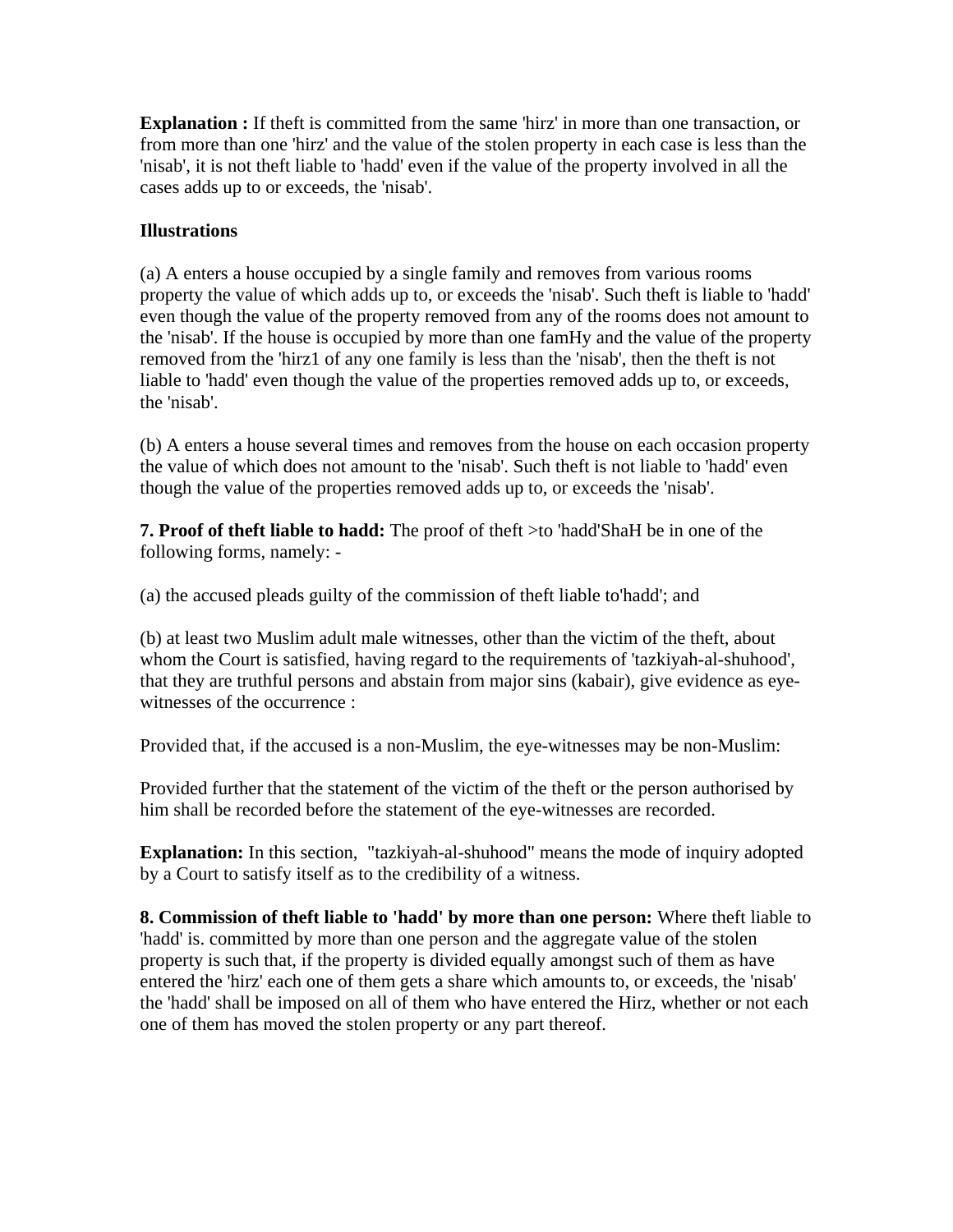**9. Punishment of theft liable to 'hadd':** (1) Whoever commits theft liable to 'hadd' for the first time shall be punished with amputation of his right hand from the joint of the wrist.

(2) Whoever commits theft liable to 'hadd' for the second time shall be punished with amputation of his left foot up to the ankle.

(3) Whoever commits theft liable to 'hadd' for the third time, or any time subsequent thereto, shall be punished with imprisonment for life.

(4) Punishment under sub-section (1) or sub-section (2) shall not be executed unless it is confirmed by the Court to which an appeal from the order of conviction lies, and, until the punishment is confirmed and executed the convict shall be dealt with in the same manner as if sentenced to simple imprisonment.

(5) In the case of a person sentenced to imprisonment for life under sub-section (3), if the Appellate Court is satisfied that he is sincerely penitent, he may be set at liberty on such terms and conditions as the Court may deem fit to impose.

(6) Amputation shall be carried out by an authorized medical officer.

(7) If, at the time of the execution of 'hadd' the authorised medical officer is of the opinion that the amputation of hand or foot may cause the death of the convict, the execution of 'hadd' shall be postponed until such time as the apprehension of death ceases.

**10. Cases in which Hadd shall not be imposed :** 'Hadd' shall not be imposed in the following cases, namely :-

(a) when the offender and victim of the theft are related to each other as-

#### (i) spouses;

- (ii) ascendants, paternal or maternal;
- (iii) descendants, paternal or maternal ;
- (iv) brothers or sisters of father or mother; or
- {v) brothers or sisters or their children ;
- (b) when a guest has committed theft from the house of his host;

(c) when a servant or employee has committed theft from the 'hirz' of his master or employer to which he is allowed access;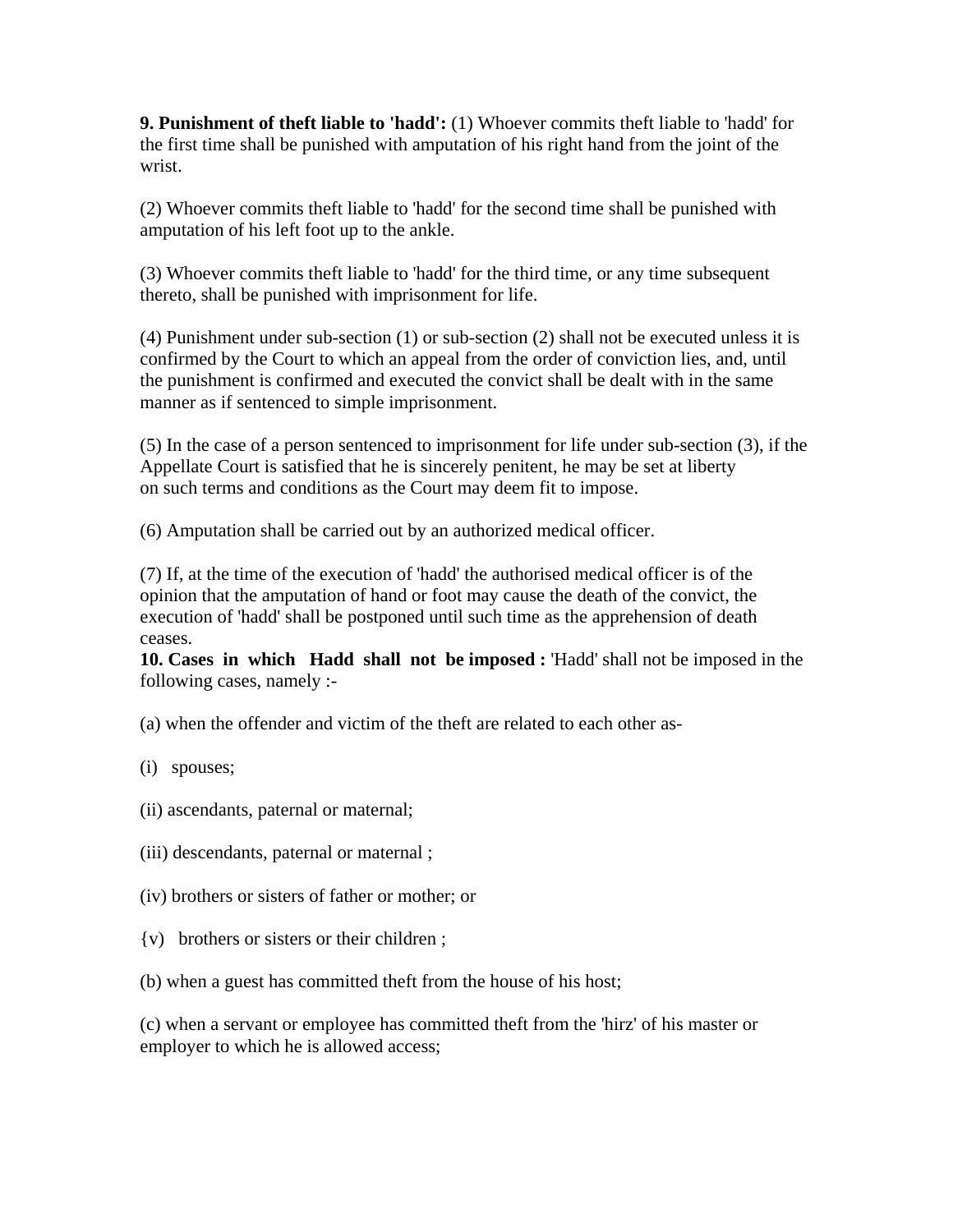(d) when the stolen property is wild-grass, fish, bird, dog, pig, intoxicant, musical instrument or perishable foodstuffs for the preservation of which provision does not exist;

(e) when the offender has a share in the stolen property the value of which, after deduction of his share, is less than the 'nisab';

(f) when a creditor steals his debtor's property the value of which after deduction of the amount due to him, is less than the 'nisab';

(g) when the offender has committed theft under 'ikrah' or 'iztrar'.

**Explanation:** In this clause-

(i) "Ikrah" means putting any person in fear of injury to the person, property or honour of that or any other person; and

(ii) "Iztrar" means a situation in which a person is in apprehension of death due to extreme hunger or thirst;

(h) when the offender, before his apprehension, has, on account of repentence, returned the stolen property to the victim and surrenders himself to the authority concerned.

**11. Cases in which Hadd shall not be enforced:** (1) 'Hadd' shall not be enforced in the following cases, namely: --

(a) when theft is proved only by the confession of the convict but he retracts his confession before the execution of 'hadd';

(b) when theft is proved by testimony, but before the execution of 'hadd', any witness resiles from his testimony so as to reduce the number of eye-witnesses to less than two ;

(c) when, before the execution of 'hadd' the victim withdraws his allegation of theft or states that the convict had made a false confession or that any of the eye-witnesses have deposed falsely, and the number of eye-witnesses is thereby reduced to less than two; and

(d) when the left hand or the left thumb or at least two fingers of the left hand or the right foot of the offender are either missing or entirely unserviceable.

(2) In the case mentioned in clause (a) of sub-sec. (1) the Court may order retrial.

(3) In a case mentioned in clause (b), or clause (c), or clause (d) of sub-section (1), the Court may award 'tazir' on the basis of the evidence on record.

**12. Return of stolen property:** (1) If the stolen property is found in the original or in an identifiable form, or ina form into or for which it may have been converted or exchanged,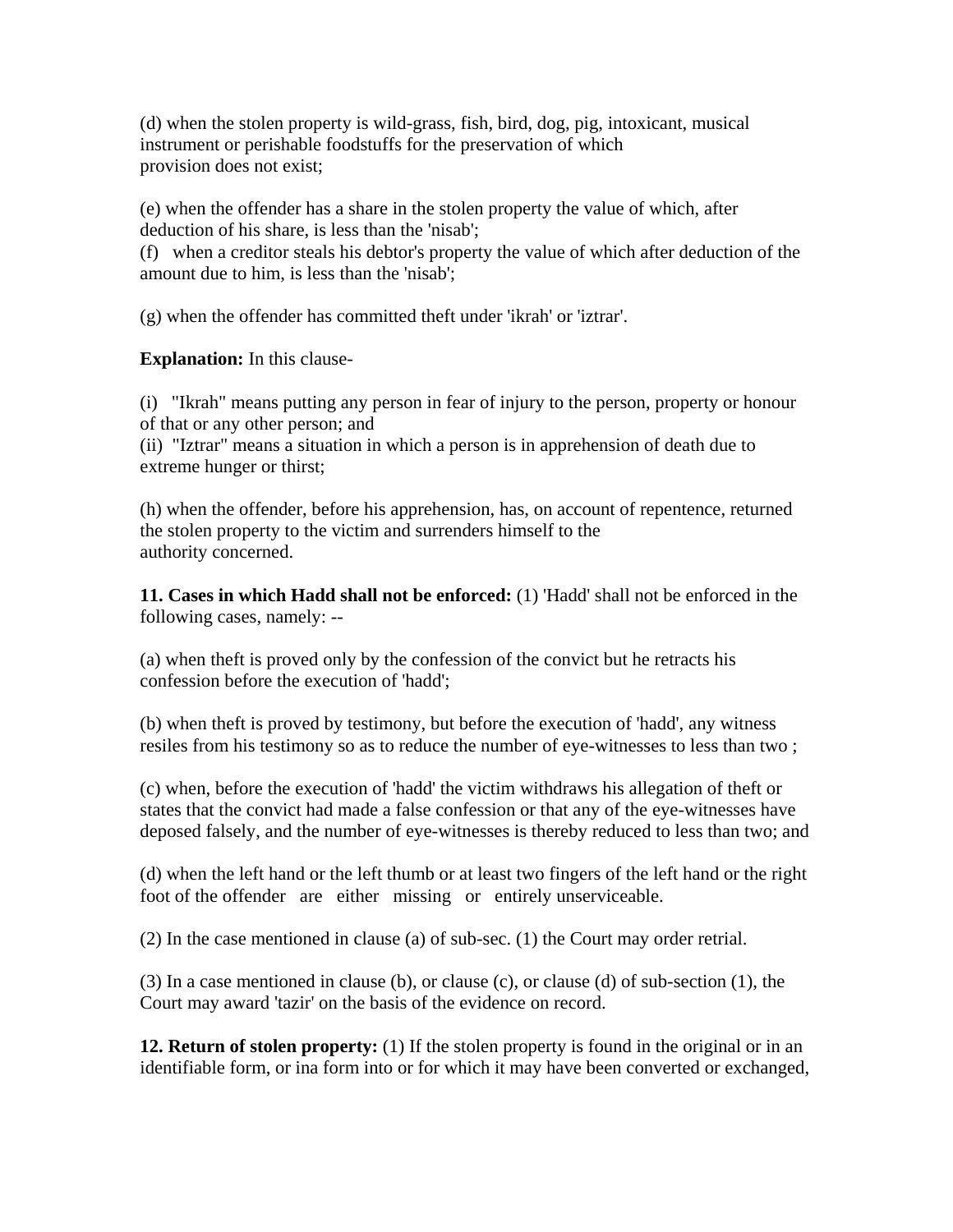it shall be caused to be returned to the victim, whether it is in the possession of, or has been recovered from, the offender or any other person.

(2) If the stolen property is lost or consumed while in the offender's possession and the 'hadd' is enforced against him the offender shall not be required to pay compensation.

**13. Theft liable to Tazir:** Whoever commits theft, which, is not liable to 'hadd' or for which proof in either of the forms mentioned in Section 7 is not available, or for which 'hadd' may not be imposed or enforced under this Ordinance, shall be liable to Tazir.

**14. Punishment for theft liable to Tazir:** Whoever commits theft liable to 'tazir' shall be awarded the punishment provided for the offence of theft in the Pakistan Penal Code (Act XLV of 1860).

**15. Definition of 'Haraabah':** When any one or more persons, whether equipped with arms or not, make show of force for the purpose of taking away the property of another and attack him or cause wrongful restraint or put him in fear of death or hurt such person or persons, are said to commit 'haraabah'.

**16. Proof of 'Haraabah':** The provisions of Section 7 shall apply mutatis mutandis for the proof of haraabah.

**17. Punishment of 'Haraabah':** (1) Whoever, being an adult, is guilty of harrabah in the course of which neither any murder has been committed nor any property has been taken away shall be punished with whipping not exceeding thirty stripes and with rigorous imprisonment until the Court is satisfied of his being sincerely penitent:

Provided that the sentence of imprisonment shall in no, case be less than three years.

(2) Whoever, being an adult, is guilty of haraabah in the course of which no property has been taken away but hurt has been caused to any person shall, in addition to the punishment provided in sub-section (1), be punished for causing such hurt in accordance with such other law as may for the time being are applicable.

(3) Whoever, being an adult, is guilty of haraabah in the course of which no murder has been committed but property the value of which amounts to or exceeds, the nisab has been taken away shall be punished with amputation of his right hand from the wrist and of his left foot from the ankle:

Provided that, when the Offence of haraabah has been committed conjointly by more than one person, the punishment of amputation shall be imposed only if the value of share of each one of them is not less than the nisab:

Provided further that, if the left hand or the right foot of the offender is missing or is entirely unserviceable, the punishment of amputation of the other hand or foot, as the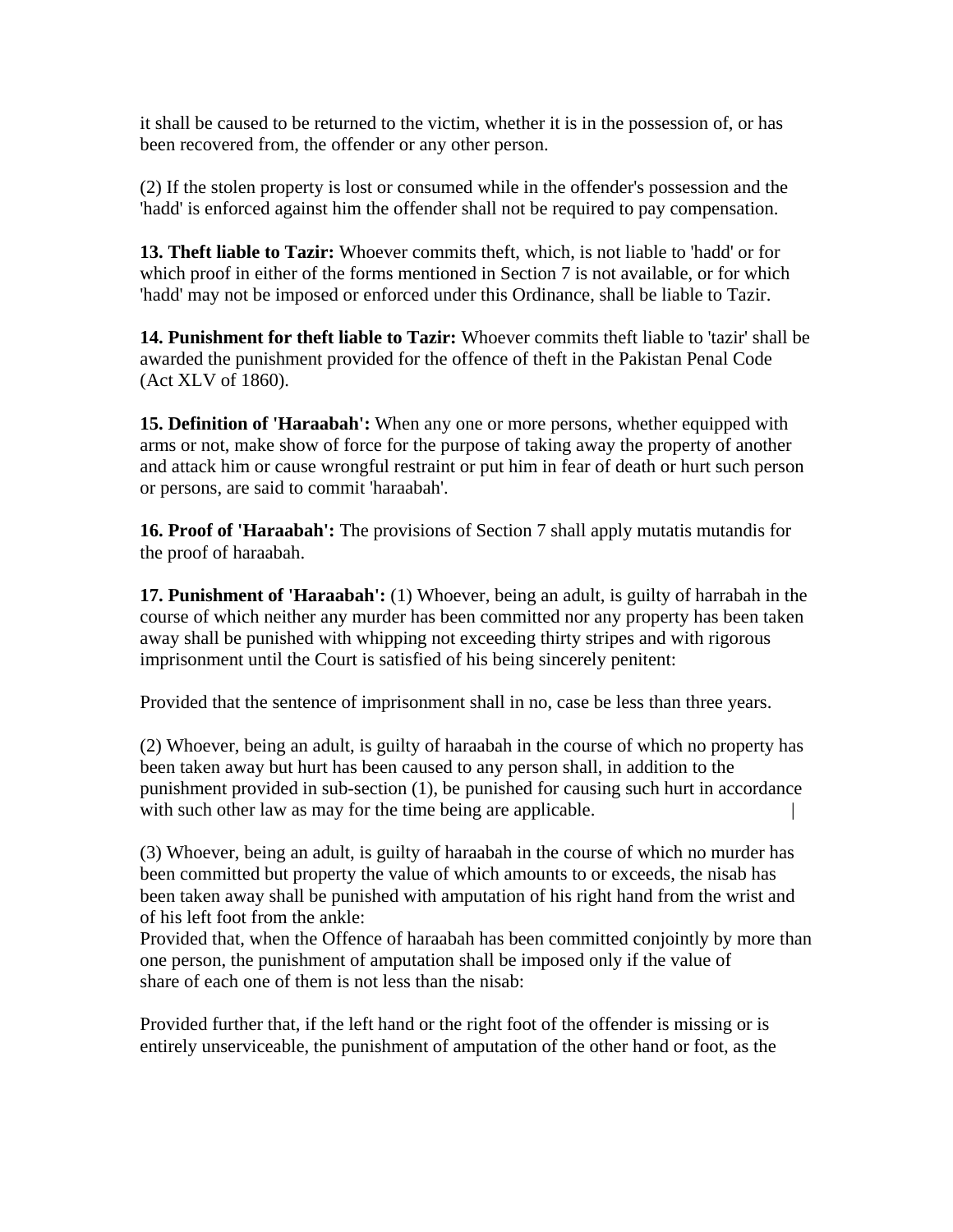case may be, shall no be imposed, and the offender shall be punished with rigorous imprisonment for a term which may extend to fourteen years and with whipping not exceeding thirty stripes.

(4) Whoever, being an adult, is guilty of haraabah in the course of which he commits murder shall be punished with death imposed as hadd.

(5) Punishment under sub-section (3) except that under the second proviso thereto, or under sub-section (4), shall not be executed unless it is confirmed by the Court to which an appeal from the order of conviction lies, and if the punishment be of amputation, until it is confirmed and executed, the convict shall be dealt with in the same manner as if sentenced to simple imprisonment.

(6) The provisions of sub-section (6) and sub-section (7) of Section 9 shall apply to the execution of the punishment of amputation under this section.

**18. Cases in which punishment of amputation or death for 'haraabah' shall not be imposed or enforced:** The punishment of amputation, or death shall not be imposed or enforced for the offence of haraabah in cases in which hadd may not be imposed for theft liable to hadd and the provisions of Section 10 and Section 11 shall apply mutatis mutandis to such cases.

**19. Return of property taken away during 'haraabah':** The provisions of Section 12 shall apply mutates mutandis for return of the property taken away during haraabah so, however, that sub-section (2) of the said section shall have effect as if, for the word Hadd therein, the words "punishment of amputation of death" were substituted.

**20. Punishment for 'haraabah' liable to tazir:** Whoever commits haraabah which is not liable to the punishment provided for in Section 17, or for which proof in either of the forms mentioned in Section 7 is not available, or for which punishment of amputation or death may not be imposed or enforced under this Ordinance, shall be awarded the punishment provided in the Pakistan Penal Code (Act XLV of 1860) for the offence of dacoity, robbery of extortion, as the case may be.

**21. Punishment for "Rassagiri", or "Patharidari":** (1) Whoever extends patronage, protection or assistance in any form to, or harbours, any person or group of persons engaged in the theft of cattle, on the understanding that he shall receive one or more of the cattle in respect of which the offence is committed, or a share in the proceeds therefore, is said to commit "Rassagiri" or "patharidari".

(2) Whoever commits "Rassagiri" or "Patharidari" shall be punished with rigorous imprisonment for a term which may extend to fourteen years, or with whipping not exceeding seventy stripes, and with confiscation of all his immovable property and with fine.

#### **22. Punishment for attempt to commit offence punishable by this Ordinance:**

Whoever attempts to commit, an offence punishable under this Ordinance, or to cause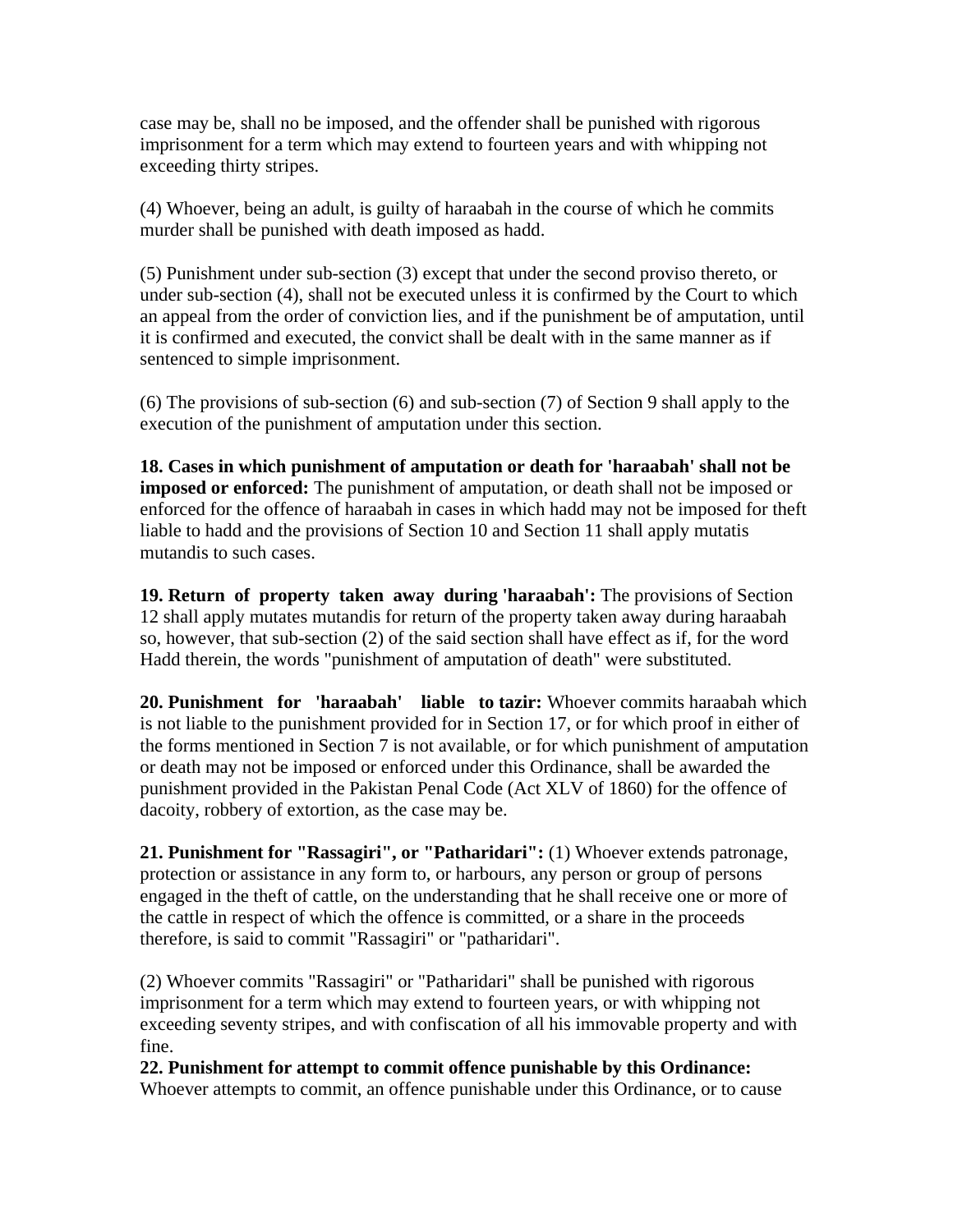such an offence to be committed, and in such attempt does .any act towards the commission of the offence, shall where no express provision is made by this Ordinance for the punishment of such attempt, be punished with imprisonment of either description for a term which may extend to ten years.

#### **Illustrations**

(a) A makes an attempt to steal some jewels by breaking open a box, and finds after so opening the box that there is no jewel in it. He can done an act towards the commission of theft, and therefore, is guilty under this section.

(b) A makes an attempt to pick the pocket of Z by thrusting his hand into Z's pocket. A fails in the attempt in consequence of Z's having nothing in his pocket. A is guilty under this section.

#### **23. Application of certain provisions of Pakistan Penal Code (Act XLV of I860):** (1)

Unless otherwise expressly provided in this Ordinance, the provisions of Sections 34 to 38 of Chapter II, Section 71 and Section 72 of Chapter III and Section 149 of Chapter VIII of the Pakistan Penal Code (Act XLV of 1860), shall apply, mutatis mutandis in respect of offences under this Ordinance;

(2) Whoever is guilty of the abetment of an offence liable to Hadd under this Ordinance shall be liable to the punishment provided for such offence as 'tazir'.

**24. Application of Code of Criminal Procedure, 1898 (Act V of 1898) :** (1) The provisions of the Code of Criminal Procedure, 1898 (Act V of 1898), shall apply mutatis mutandis in respect of cases under this Ordinance :

Provided that, if it appears in evidence that the offender has committed a different offence under any other law, he may, if the Court is competent to try that offence and to award punishment therefore, be convicted and punished for that offence :

Provided further that an offence punishable under Section 9 or Section 17 shall be triable by a Court of Session and not by a Magistrate authorised under Section 30 of the said Code and -an appeal from an order under either of the said sections or from an order under any other provisions of this Ordinance which imposes a sentence of imprisonment for a term exceeding two years], shall lie to the Federal Shariat Court:

Provided further that a trial by a Court of Session under this Ordinance shall ordinarily be held at the headquarters of the Tehsil in which the offence is alleged to have been committed.

(2) The provisions of the Code of Criminal Procedure, 1898 (Act V of 1898), relating to the confirmation of the sentence of death, shall apply, mutatis mutandis to confirmation of sentences under this Ordinance.